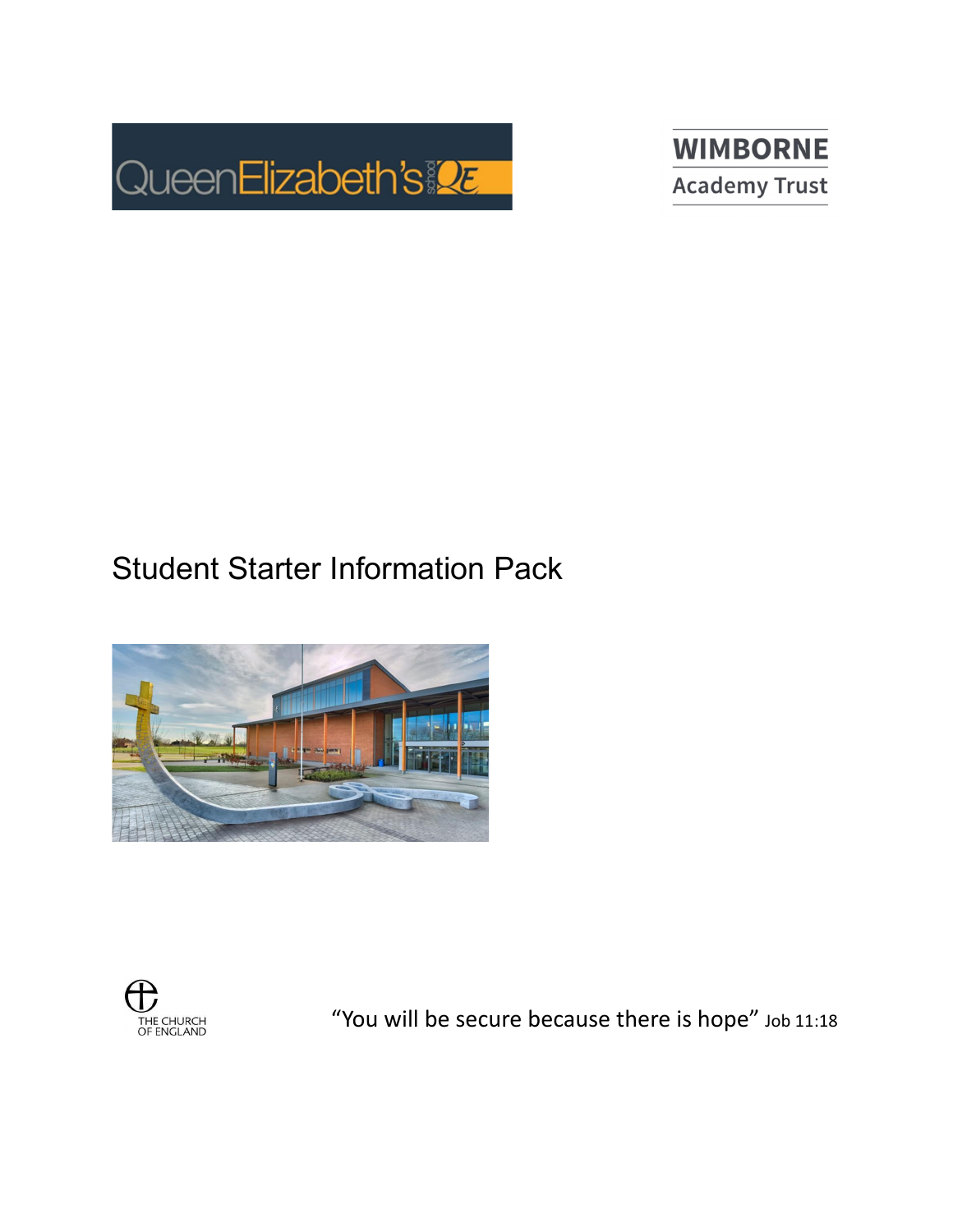## Welcome from Heads of House

We would like to take this opportunity to welcome all the new students who will be joining Queen Elizabeth's School into Year 9 at the start of September. We would like to thank you for choosing QE as your 'future' and congratulate you on, what we believe is, making a good choice!

Every new student has been allocated to one of the five 'Houses' around which their school life will revolve. Allocation to a House has been done following some advice from the Middle Schools.

Students will remain in their House throughout their five years at QE and we look forward to them gaining a great identity with their House; involving themselves fully in all aspects of school life, especially through the various inter-house competitions and activities which will be organised.

We believe the House system offers students a greater opportunity to take on leadership and organisational roles, giving them valuable life experiences and employability skills which will be an asset for when they move on from QE, either to Higher Education or into the world of work.

Please do not hesitate to contact the Heads of House if you have any questions or queries.

Mr Josh Mead, Mrs Toni Mynard, Mr Craig Finean, Mrs Gemma Heighway and Mrs Clara Taylor.



Queen Elizabeth's School Wimborne Minster BH21 4DT 01202 885233 W: [www.queenelizabeths.com](http://www.queenelizabeths.com) E: [office@queenelizabeths.com](mailto:office@queenelizabeths.com)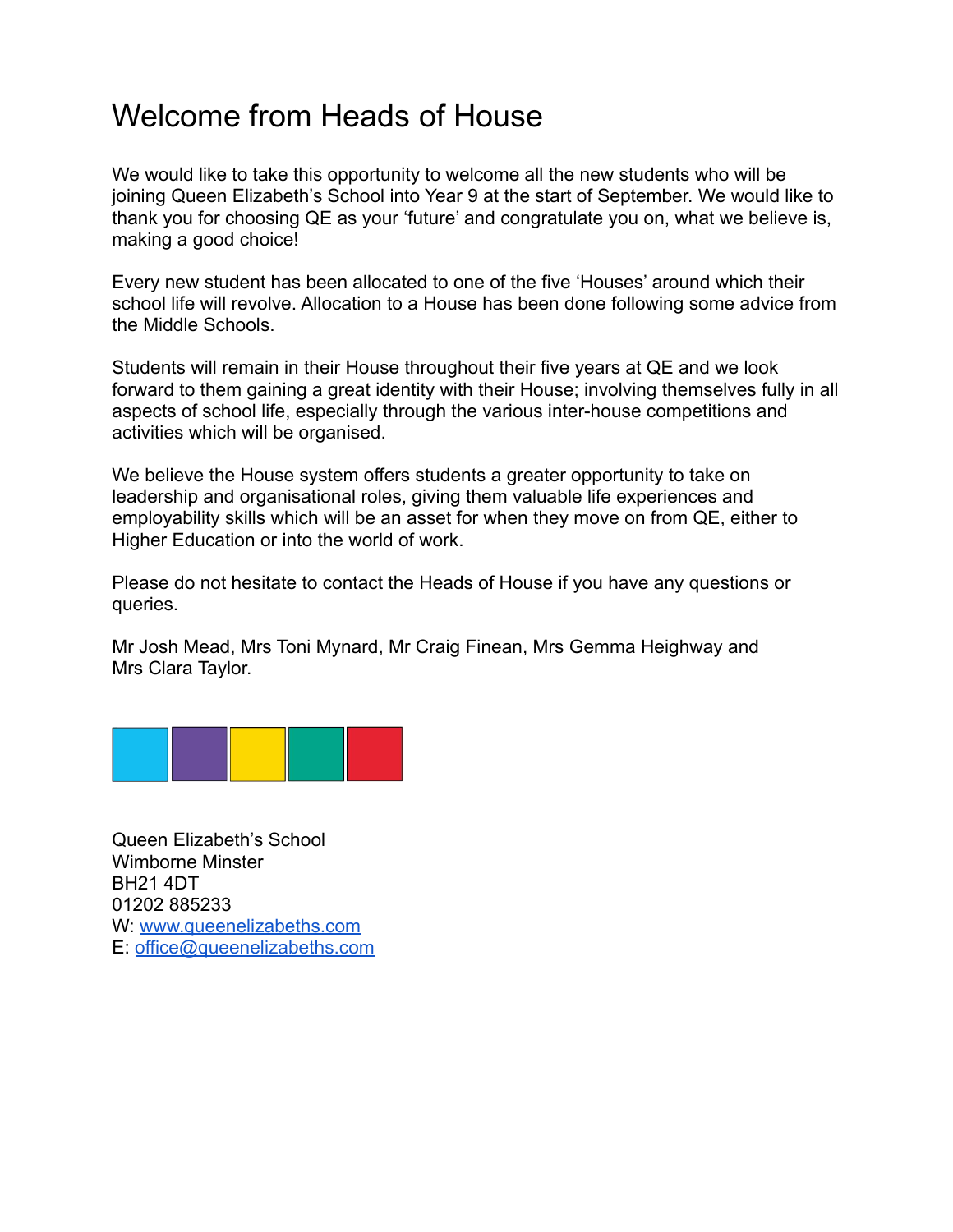## Uniform

At QE we recognise the influence high standards in appearance have on high standards in education. Parental support in upholding our dress code is greatly appreciated.

### **What Uniform do I need?**

Items that need to be purchased are detailed in the Dress Code and a comprehensive list can also be found on the QE website <https://www.queenelizabeths.com/page/?title=Uniform&pid=22>

Please note - all girls are expected to wear the school issue skirt or trousers

#### **School Uniform**

Bartletts Schoolwear 52 East Street, Wimborne, BH21 1EB T: 01202 856205 E: [bartletts.schoolwear@hotmail.co.uk.](mailto:bartletts.schoolwear@hotmail.co.uk) W: [Bartletts of Wimborne](https://bartlettsofwimborne.co.uk/)

**Strictly Appointments only.** Please call or email Bartletts to arrange an appointment before visiting. **Late evening appointments are offered on the 18th and 25th July 2022.**

### **Sports Kit**

Star Sportswear Unit 5, Yeomans Industrial Park, Yeomans Way, Bournemouth, BH8 0BJ T: 01202 522519 E: [qeuniform@starsportswear.co.uk](mailto:qeuniform@starsportswear.co.uk) W: [Star Sportswear](https://starsportswear.co.uk/product-category/qe/)

Please visit the Star Sportswear shop OR visit the website to place an order online.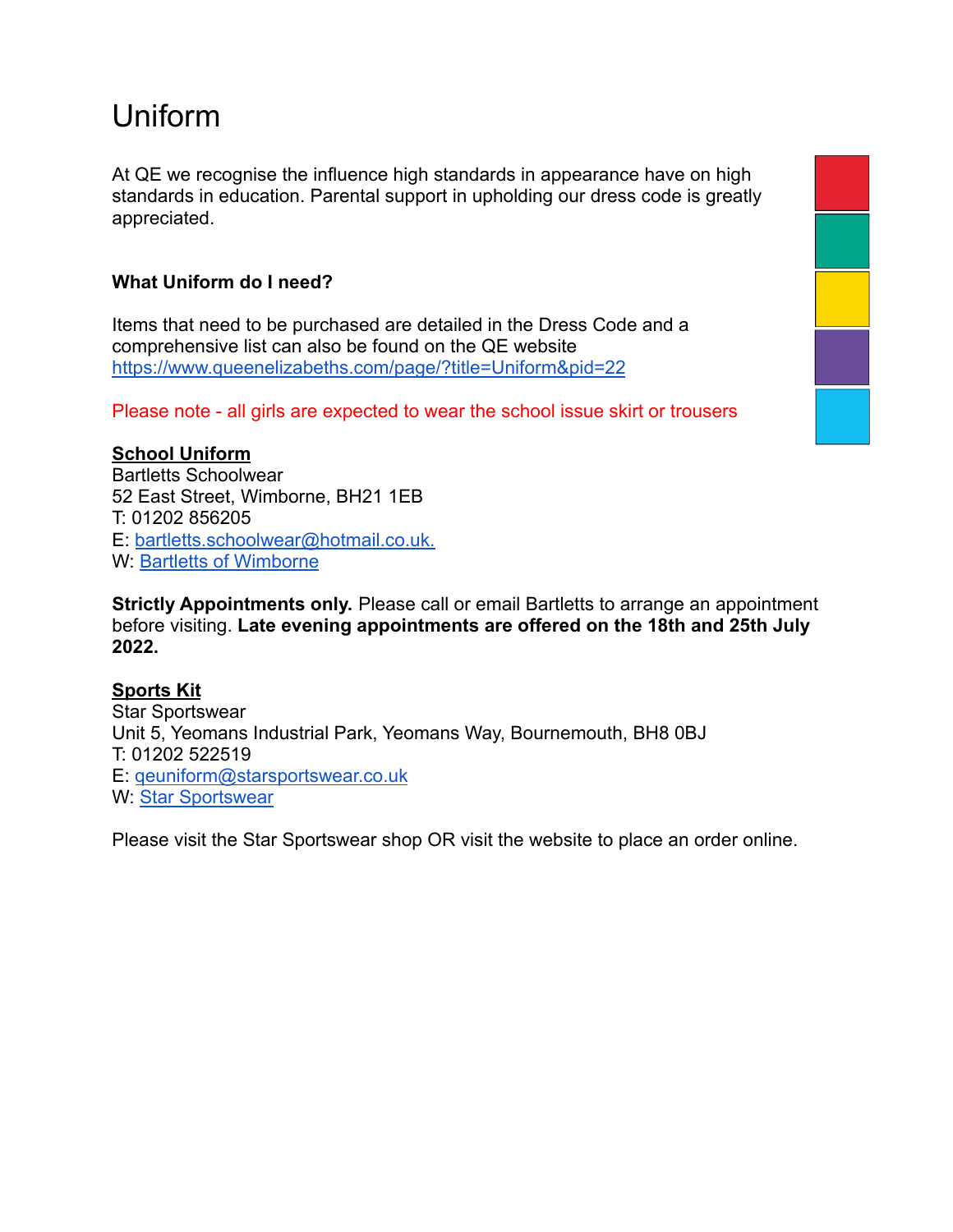# Home Learning and Use of Google Apps

All pupils at QE School have access to a Google account. Once set up via their induction they can access this from any device by logging in both at home and in school. The web browser or app Google Chrome is the best choice to support the use of these resources

Using Google Apps effectively allows learners to be organised, well supported and successful. Google Apps are particularly powerful as they are web based, free to access and highly collaborative allowing pupils to share and communicate with their teachers with high impact. Work in Google Apps is saved automatically and can be restored.



Once logged into their school account pupils have access to the following apps: **Google Mail:** allowing learners to access emails and updates from their teachers **Google Calendar:** allowing learners to see their timetable and other scheduled events **Google Docs:** where learners can complete and organise word processing tasks beforing sharing with a teacher

**Google Slides:** allows learners to create presentations or projects before sharing with a teacher

**Google Sheets:** allows learners to organise and create data tasks before sharing with their teacher

**Google Classroom:** a fantastic and powerful learning tool for pupils to access home learning, ask for help, gain valuable feedback and organise their assignments from class teachers

**Google Drive:** allows learners to store data, organise folders, download file and share work with teachers

#### **There are many more apps to explore!**

.

The most successful learners will:

✅ **Download the individual Google Apps** on their personal devices (including Google Mail and Google Drive - they're all free!)

✅ Turn **notifications on** so they can receive updates from their teacher

✅ Check their Google Mail emails and Google Classroom **every day for updates**



Click here to find out more about using Google [Classroom!](https://drive.google.com/file/d/1EqZi4BPCWF0P6EKESjVwlivPaywb8Ucw/view?usp=sharing)

The video below is a really useful introduction to using google dictation and read aloud to support learning.

<https://www.youtube.com/watch?v=0-SST9XAx2I>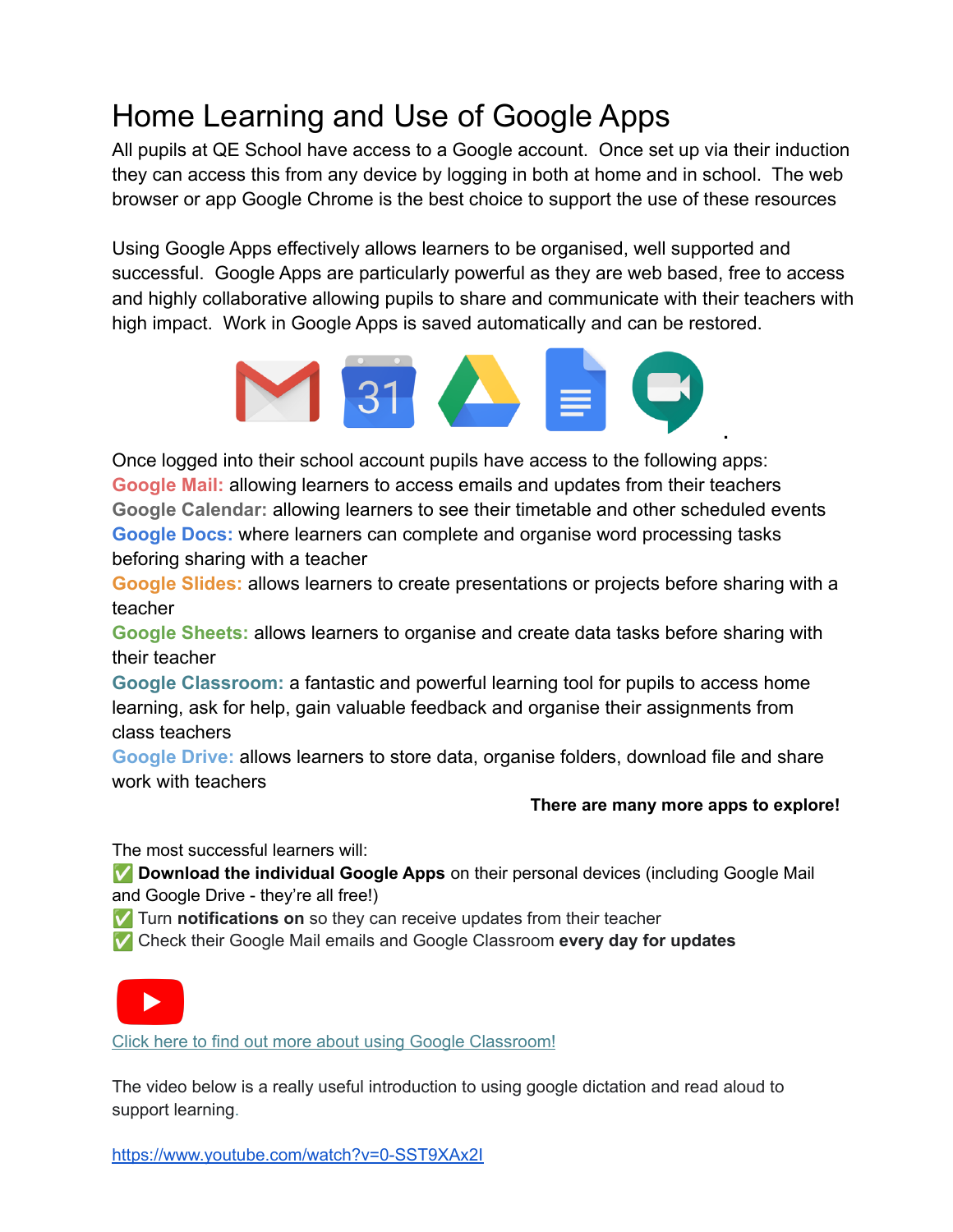## Equipment and Behaviour Expectations

Students must have the following basic equipment with them in school every day.

- **- Knowledge organiser**
- **- Lanyard and smart card**
- **- Pens**
- **- Pencils**
- **- Green pen**
- **- Ruler**
- **- Calculator**
- **- Compass**
- **- Protractor**
- **- Whiteboard pen**
- **- Glue stick**

Students equipment will be checked by tutors each morning and the behaviour policy used if students do not have this with them.

#### Lesson start

- Arrive promptly
- Line up outside the room in silence
- Full and correct uniform
- Enter the room in silence
- Sit in seating plan
- Equipment out on desk

#### Do Now

- · Starter activity to recall key information from KO
- Attempt every question

#### **Guided and Deliberate Practice**

- · Silent working time (unless instructed otherwise)
- Answer questions no opt out
- Work hard
- High quality presentation

#### **Dismissal**

- Pack away in silence
- · Stand behind desks
- Wait to be dismissed
- Swift move to next lesson

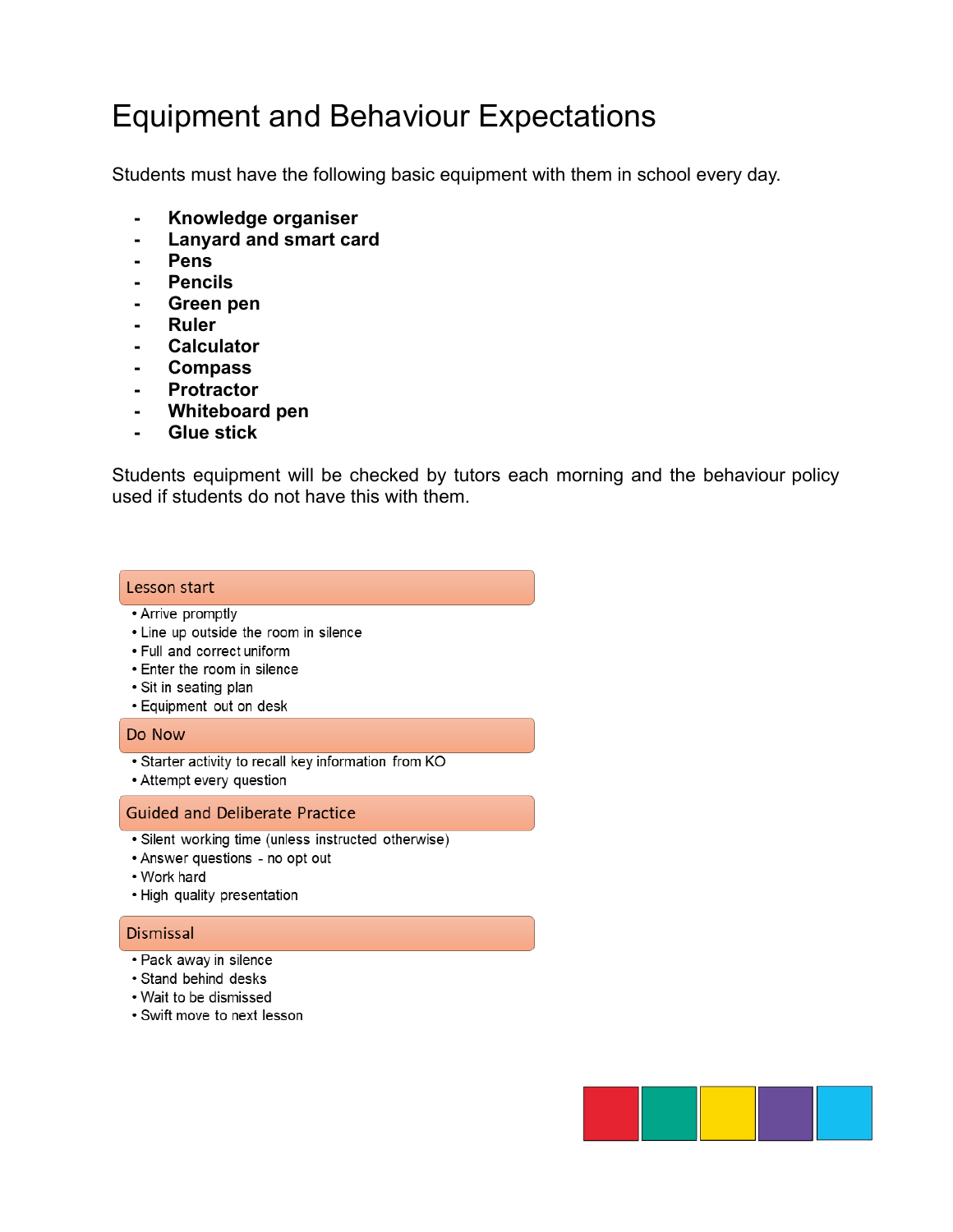# Pupil Premium

Pupil Premium is additional funding given to schools and is allocated for:

- pupils from low income families who are registered for Free School Meals (FSM), or who have been registered for Free School Meals at any point in the last six years (known as 'Ever 6')
- children that are in care or were looked after immediately before adoption, being placed on a special guardianship or residence order
- children of armed service personnel or those who have been in the services in the last four years.

The Government believes that the Pupil Premium, which is additional to main school funding is the best way to address the current inequalities by ensuring that funding to tackle the disadvantaged reaches the students who need it most. The money is used to support students and ensure that there are no barriers to their achievements at school.

The Government is made aware of each eligible pupil each term via the school census so they have up-to-date information on those eligible. If your child falls into any of these categories it is important that the school has this information correctly recorded so that the school can receive all available funding. You can ensure that we have the correct information by completing the data collection sheets accurately and informing us of any changes. In the case of children who have been adopted from care, it is up to those with parental responsibility to decide if they wish to make the school aware of this and then the school will require evidence, such as the Adoption Court Order.

The Pupil Premium is paid to schools as they are best placed to assess what additional provision their pupils need. More details on how the Pupil Premium funding has been spent can be found on the school's website.

If you think you may be eligible for Free School Meals please visit:

[Free School Meals Online Application](https://www.wimborneacademytrust.org/page/?title=Free+School+Meals+online+application&pid=50)

If you don't have internet access, please contact the main school office on 01202 885233.

The QE Pupil Premium Policy can be found on the QE Website Policies page [Pupil Premium Policy](https://www.queenelizabeths.com/_site/data/files/key-info-and-policies/204BF09DD25D6F666F54ED5C0A06B7E8.pdf)

If you have any questions about Pupil Premium funding please contact **Mrs Sally Dean, Assistant Headteacher.**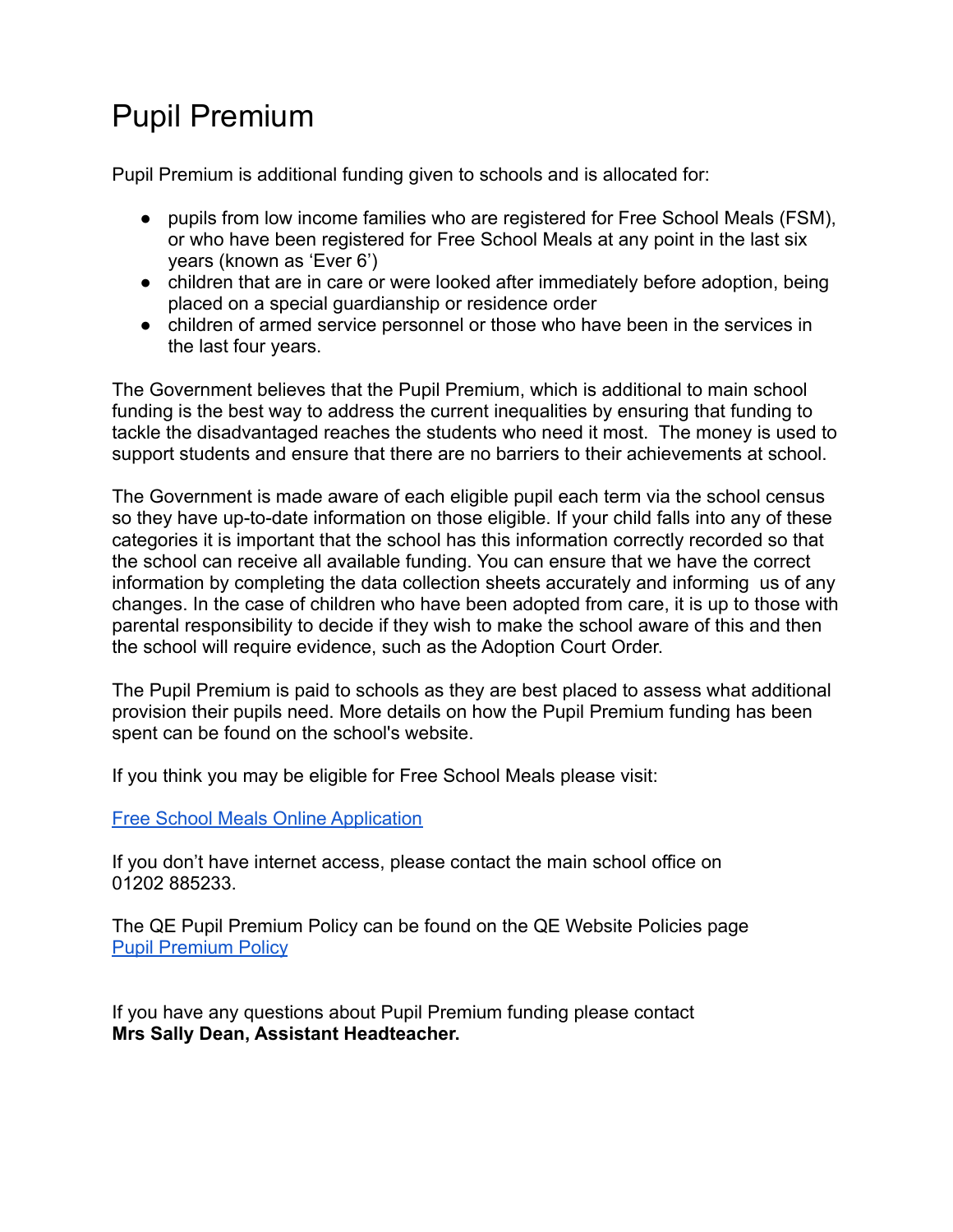# QE Smart ID Card

### **Each student will be given their Smart Card when their photograph has been uploaded to our school database in September.**

All students are expected to carry their Smart ID card and lanyard at all times. This card has a number of uses:

#### **Restaurant**

The card will enable students, whose parents have added funds to the Catering Service in ParentPay, to buy lunch, drinks and snacks in the restaurant. A spend limit can be set for pupil accounts upon request via the main school office. A minimum top up of £10.00 has been set for the Catering Account.\* For those students who are entitled to a Free School Meal, a daily allowance will be added to their ParentPay account automatically. It will not be carried over to the next day.

#### **Printing**

Any work that students need to print can be accessed through a 'follow me' facility, allowing students to use their card to print work at any printer within the school.

#### **Replacement Cards**

Should a student lose their card, replacement items can be purchased from the LRC by adding funds to your students LRC account via ParentPay.

Replacement cards are £2.10, lanyards £0.75 and holders £0.50.

\* This is to avoid excessive bank charges but, if it poses a problem, please do not hesitate to contact the school finance team: [finance@queenelizabeths.com](mailto:finance@queenelizabeths.com)

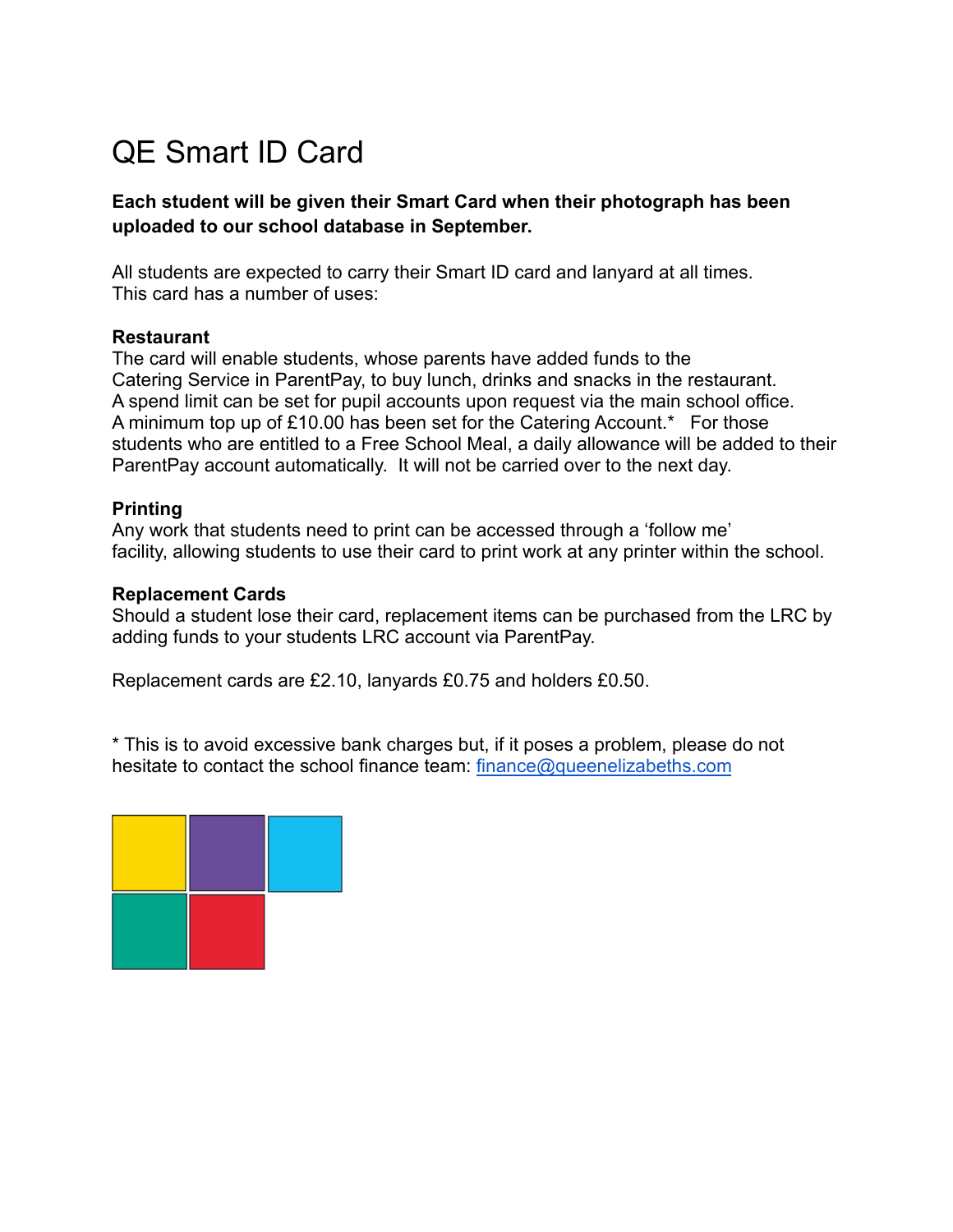

# ParentPay and Cashless Catering

QE is a cashless school and uses ParentPay, which is an internet payment system that enables parents to pay for items without the need for cheques or cash. This includes:

- Lunch and snacks
- Trips and visits
- Purchases from the LRC Shop (stationery, revision guides, art equipment,replacement ID cards)
- Instrumental music lessons.

A child's account is set up with a unique login name and password which is addressed to the primary parents/carers.

Login instructions will be included in a letter which will be distributed at the Meet the Tutor Evening in June. The ParentPay website address is **<https://www.parentpay.com/>**

#### **The Benefits**

- It is a secure payment method, with all communication between your bank and ParentPay safely encrypted
- Payments made via the internet can be refunded electronically, if necessary, without having to wait for a cheque refund
- Convenience of making payments outside of school hours either via the internet **or** by cash at local PayPoint stores using a bar coded letter
- An online statement page is available that shows when payments have been made for a particular service option
- It eliminates the risk of a child losing their lunch or trip/visit money in school
- Free School Meals allowances are updated daily and without the need for a token collection system within school
- For parents who share custody, a separate secondary login name and password for a child's account can be provided upon request.

**Further information can be requested from the finance office using: [finance@queenelizabeths.com](mailto:finance@queenelizabeths.com)**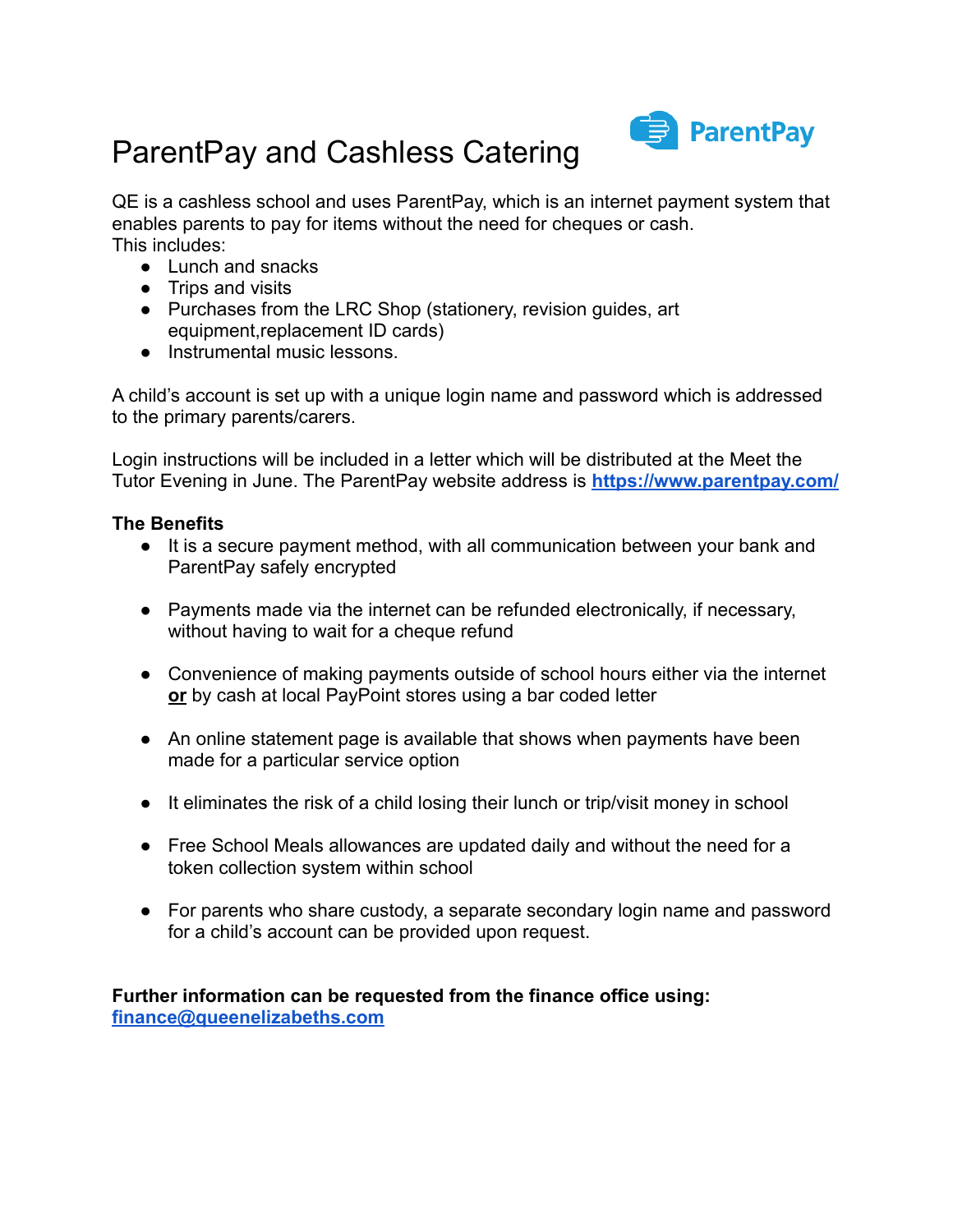## Instrumental Lessons 2022-23

Instrumental and vocal lessons continue to be an important part of the education programme on offer at QE.

Our aim is to encourage the full development of students' musical potential, their confidence and social awareness.

QE's talented and experienced peripatetic music teachers have been hand-picked by the Music department to ensure your child is taught efficiently and with correct technique, to create rapid yet sustainable progress.

Instrumental and vocal lessons are offered over 32 weeks per academic year. Each lesson is for 20 minutes, at a cost of £384 per year.

An additional £50 deposit is required at the commencement of lessons, and which will be returned to you once lessons are completed and fully paid for.

**Parents who pay for a full year's lessons 'up front' will NOT have to pay this deposit.** Students will receive a high quality 1:1 20 minutes lesson, representing very good value for money.

#### **How Lessons Work**

Students miss a strictly limited time out of regular classroom lessons, and via rotation rarely miss the same subject every week. Your child will be given their regular lesson time at the start of the year, and it will also be published on the music lessons board outside of the practice room suite. Our peripatetic teachers are in high demand; they also teach at other schools and therefore cannot alter their day at QE.

Students are expected to catch up on any work missed from their timetabled lessons. They are privileged to be working alongside professional musicians, and therefore out of courtesy, and to ensure excellent progress, it is vital that they make every effort to attend their music lesson. We expect students to arrive 5 minutes before their published time in order to set/warm up.

[Music Lessons terms and conditions 22/23](https://drive.google.com/file/d/1ayTtz86aslYw7oNi0a97NbmZGxTdqz-S/view?usp=sharing)

[Music Lessons 22/23 application form](https://forms.gle/L9GdHZJtXpU528VS9)

Steve Glover, Director of Music [sglover@queenelizabeths.com](mailto:sglover@queenelizabeths.com)

Roxanne Riding, Administration Officer [musiclessons@queenelizabeths.com](mailto:musiclessons@queenelizabeths.com)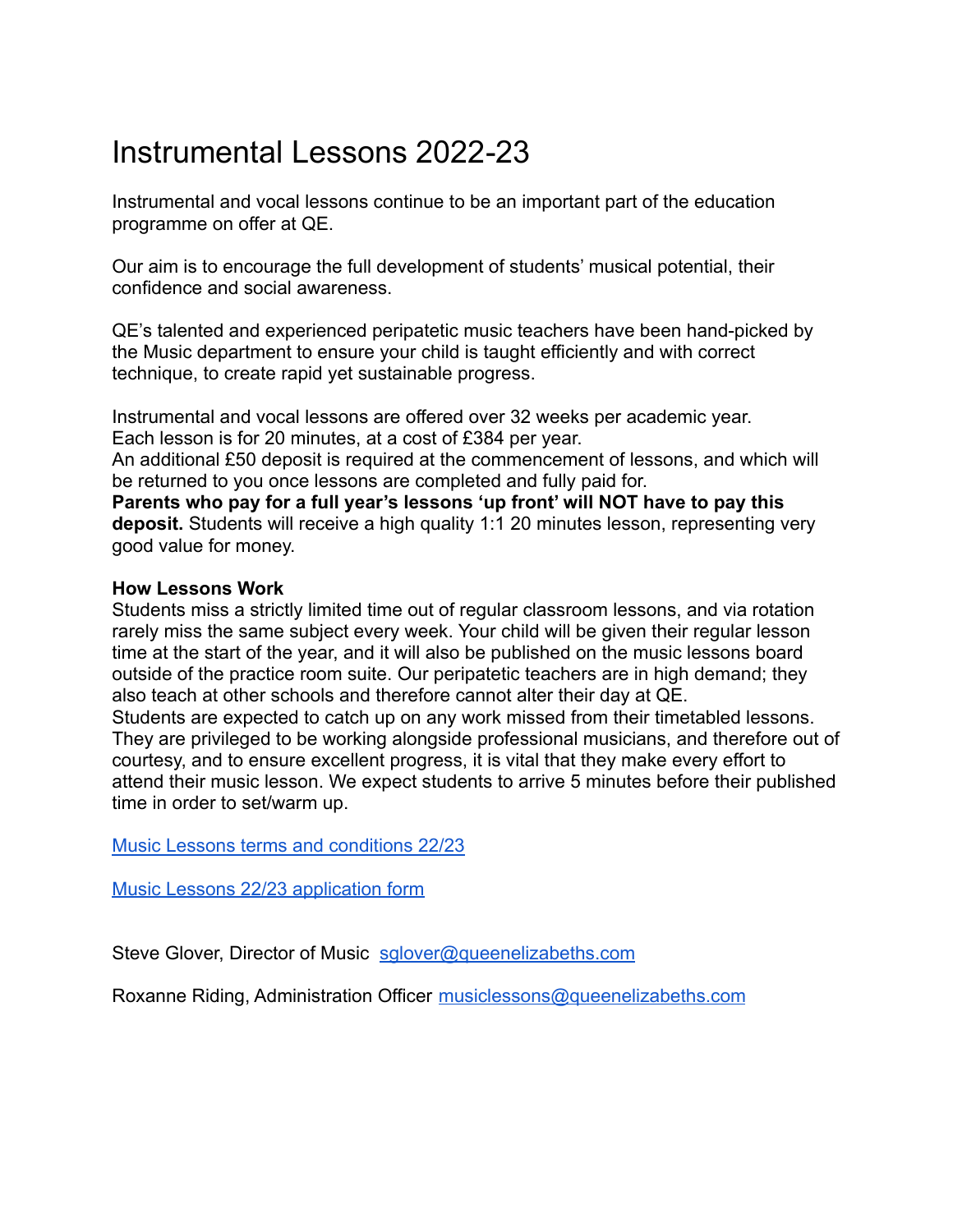# SIMS Parent App

### **The SIMS Parent app – easy access to important school information**

We have a convenient new way to share information with you about your child's school life. You'll be able to access our new parent app and website. You can access the system from a smartphone, tablet or PC – anytime, anywhere.

### **What will you find in the SIMS Parent app?**

- Important information such as attendance, behaviour, achievement and homework
- School term, inset dates and contact details available at the click of a button
- Access your child's progress checks
- Receive notifications to remind you about important information such as key dates for your diary
- Access to update your contact details, so we always have the most up-to-date information in case of emergency
- If you have more than one child at school, you'll have access to information for all your children, from the same app.

### **Getting started with the SIMS Parent app**

- 1. We will send you an activation email, simply click on the link from your tablet, PC or smartphone to activate your account.
- 2. You can then login using your normal **Facebook, Twitter**, **Google** or **Microsoft** username and password.

DON'T TRY AND CREATE A SIMS ID - SEE THE GUIDE ON THE NEXT PAGE

- 3. From your smartphone or tablet, download the app from the Google Play or Apple App store - search for **SIMS Parent.**
- 4. From a PC or Windows phone, login online at [www.sims-parent.co.uk](http://www.sims-parent.co.uk/)

Your activation email will expire after 14 days if it is not used, please contact the SIMS App Helpdesk at [simsapp@queenelizabeths.com](mailto:simsapp@queenelizabeths.com) if you require a replacement after this date.

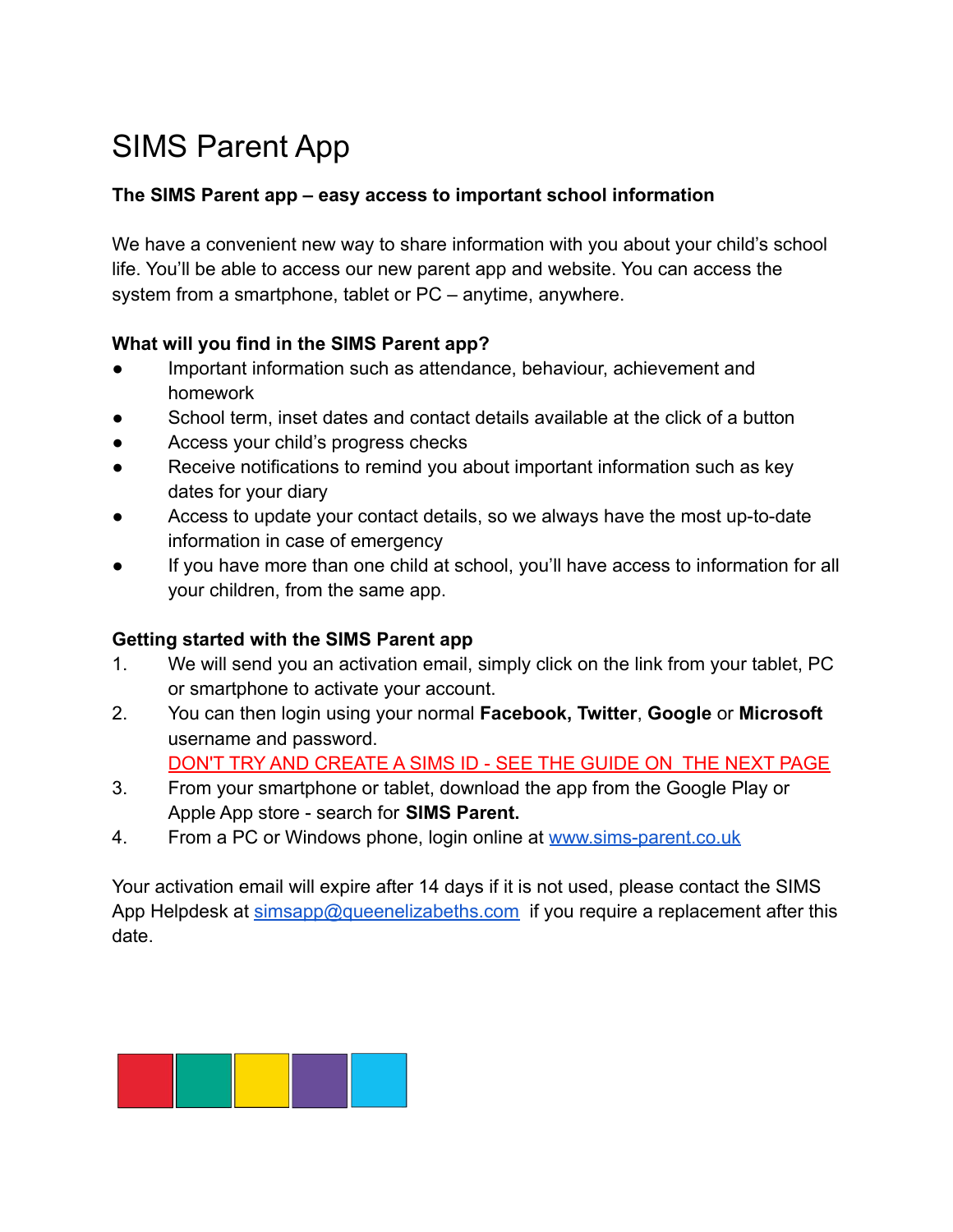#### **How to register for your Sims account**

Due to changes to the registration process please use the following instructions to register for a Sims account using a third-party account, such as Apple, Google, Microsoft, Twitter, Facebook etc.

Once you receive your invitation, from within the message, please copy the bold invite code underneath the green 'Accept Invitation' button.



When you have copied the code, click the 'Accept Invitation' button, this will open a browser page to the SIMS 'Activate Your Account' page.



At the bottom of this page is a blue button 'Register with an External Account'.

Click this button and from the next page select one of the social media icons for your preferred third-party account.

### NB: Please do not insert your email address in the Username field at the

top, this will generate your own SimsID. We no longer issue a SimsID and are unable to support accounts using this method.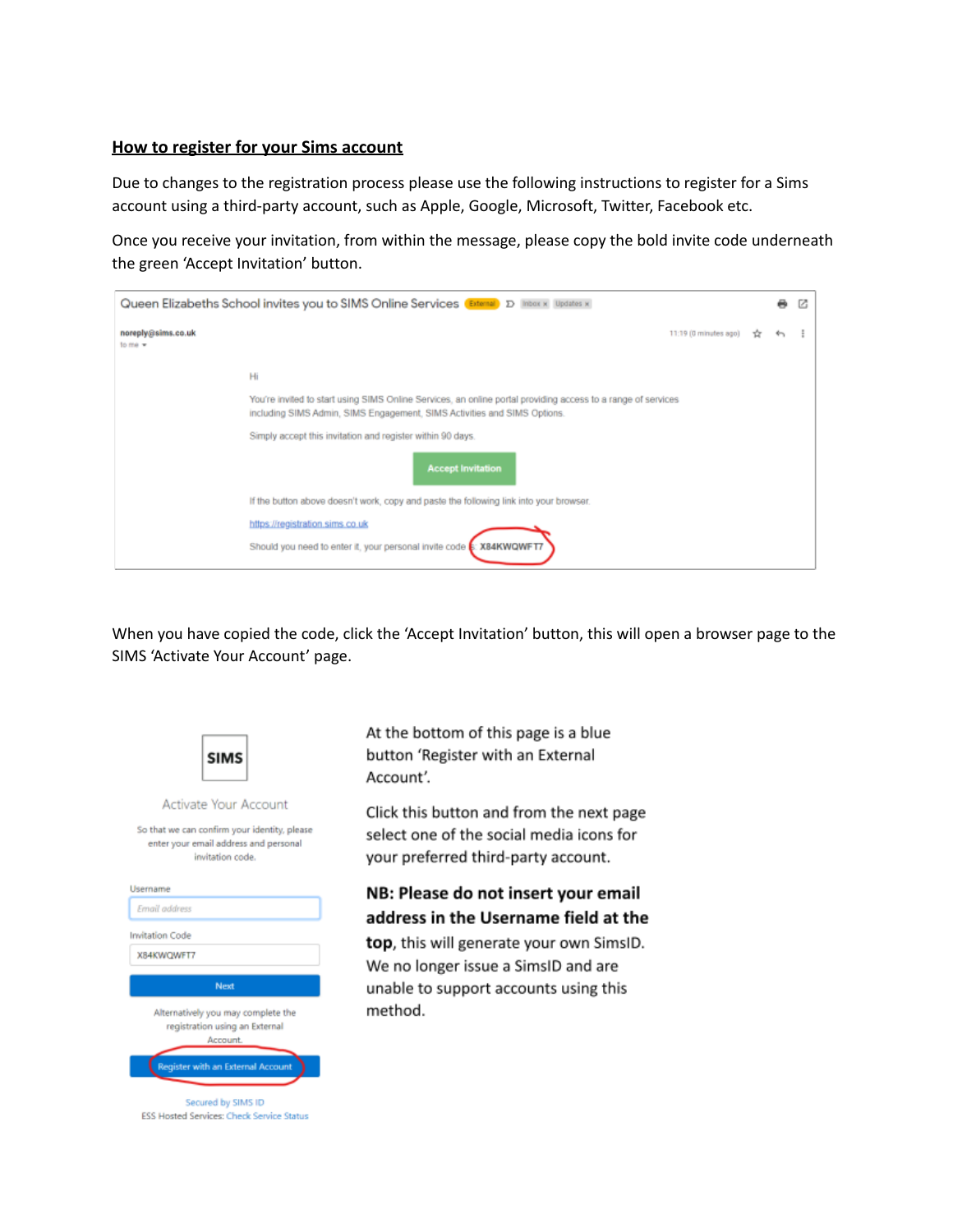#### Register your account for SIMS products



From the 'Register' page please click the Social Media Icon that reflects your preferred third-party account.

This will be the account you use as the sign-in method to access your Sims account.

For illustration purposes, we will select the Google icon, this is how students will register for their account using their school email details.

Click the Google icon to open the next account selection page.

|   | G Sign in with Google                                                                                                 |  |  |
|---|-----------------------------------------------------------------------------------------------------------------------|--|--|
|   | Choose an account<br>to continue to sims.co.uk                                                                        |  |  |
| s |                                                                                                                       |  |  |
| s |                                                                                                                       |  |  |
| ☺ | Use another account                                                                                                   |  |  |
|   | To continue, Google will share your name, email address,<br>language preference, and profile picture with sims.co.uk. |  |  |
|   |                                                                                                                       |  |  |

For students, please select your queenelizabeths.com account.

For parents, insert your gmail account details.

If your account is not listed please use the 'Use another account' option.

When you are signed in, you will be taken to the SIMS 'Registration' page.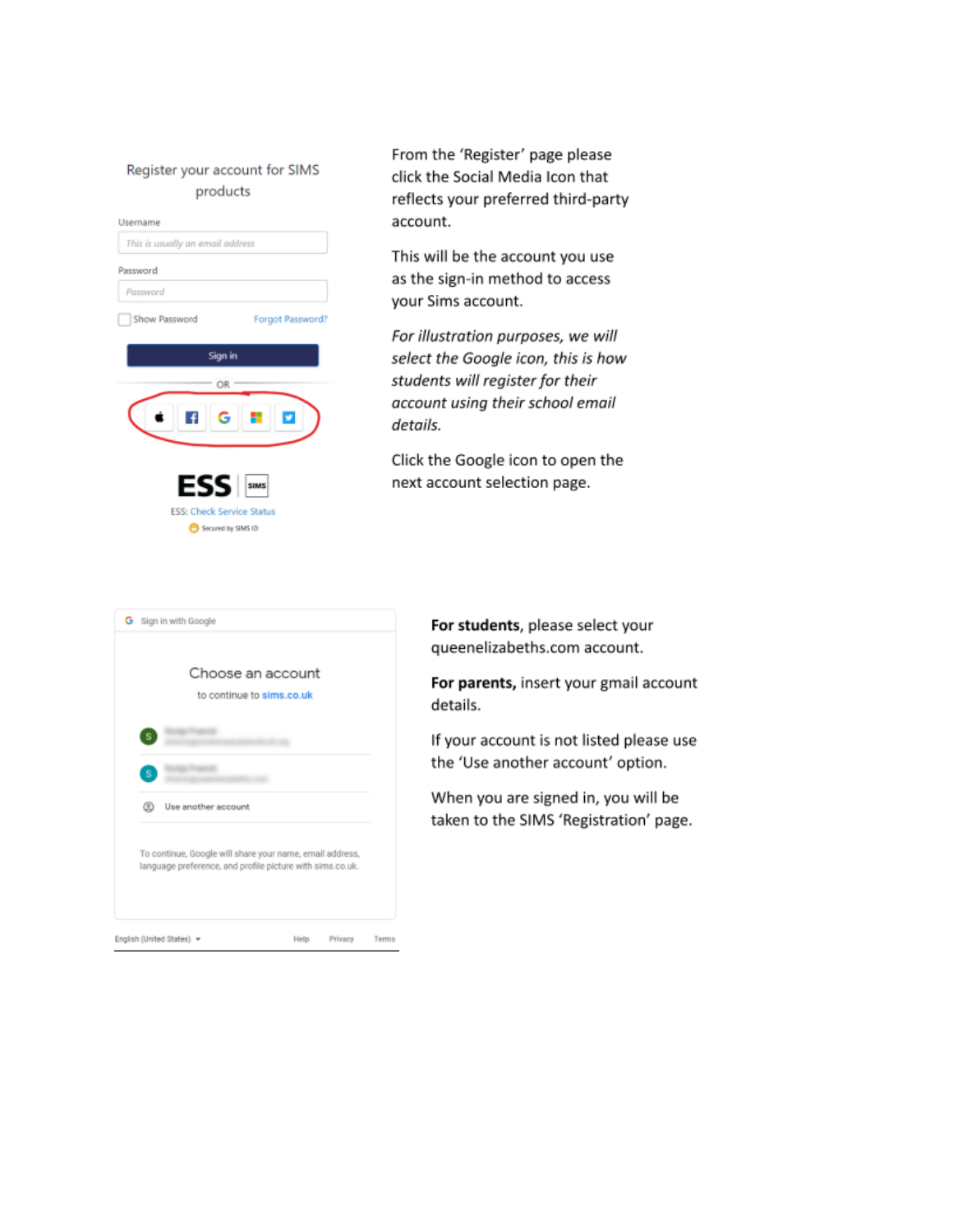| Registration<br>You will have received a new service invite code from either SIMS or from your school administrator. |            |  |  |  |  |  |  |  |
|----------------------------------------------------------------------------------------------------------------------|------------|--|--|--|--|--|--|--|
|                                                                                                                      |            |  |  |  |  |  |  |  |
|                                                                                                                      |            |  |  |  |  |  |  |  |
| Please enter the code below and tap or click Register.                                                               |            |  |  |  |  |  |  |  |
| Your name will appear here<br>Name                                                                                   | (not you?) |  |  |  |  |  |  |  |
| Signed in with<br>Google                                                                                             |            |  |  |  |  |  |  |  |
| <b>Invitation Code</b><br>Please enter your Invite code                                                              |            |  |  |  |  |  |  |  |
| Register                                                                                                             |            |  |  |  |  |  |  |  |
|                                                                                                                      |            |  |  |  |  |  |  |  |

Your name should automatically populate in the Name field.

Please paste your invite code into the Invitation field and click Register.

This will then proceed to create your SIMS account.

C 2021 - Education Software Solutions Ltd. All rights reserved.

| <b>SIMS</b>                                                                                                     |  |
|-----------------------------------------------------------------------------------------------------------------|--|
| Registration - Account Creation                                                                                 |  |
| Your account is being set up and configured. You will be automatically redirected when this process is complete |  |

Elapsed 10 seconds

#### **How to use the Mobile App to access your account**

Please sign out of your web browser and proceed to download the App from the Apple App store, Google Play store or Android store. If you are a Student it will be Green Sims Student and for parents it will be Purple Sims Parent.

Once the App is installed, launch the App and from the 1st screen click the blue 'Yes, Sign In' button, then click the social media icon for the account you used when registering for your SIMS account. Enter your personal credentials for your account.

You will then be able to access your SIMS account via the App.

Should you experience any issues during the registration process please contact technical support: Telephone **01202 794508** for further assistance.